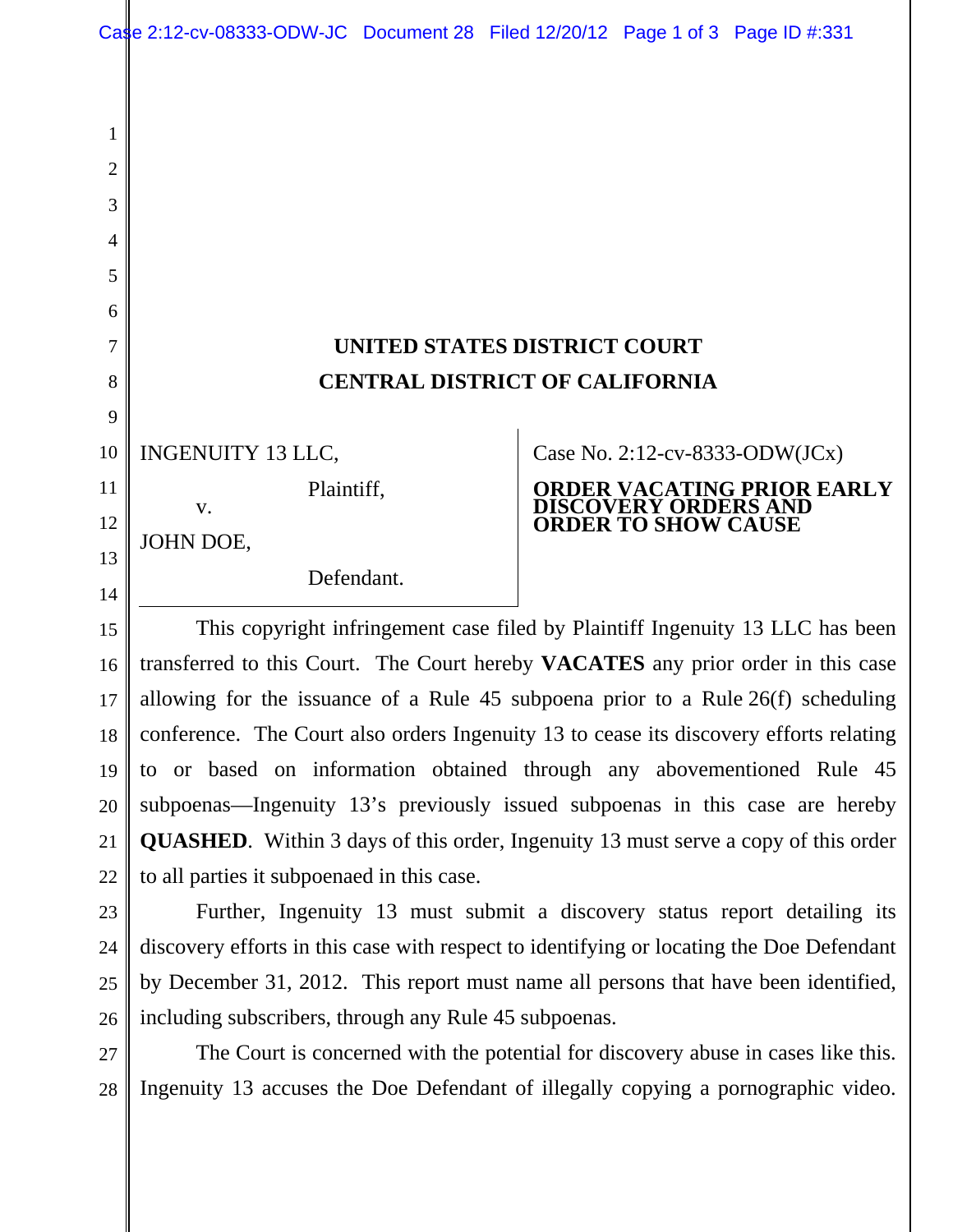1 2 3 4 5 6 7 8 9 10 11 12 13 14 15 16 17 But the only information Ingenuity 13 has is the IP address of the Doe Defendant. An IP address alone may yield subscriber information. But that will only lead to the person paying for the internet service and not necessarily the actual infringer, who may be a family member, roommate, employee, customer, guest, or even a complete stranger. *Malibu Media LLC v. John Does 1–10*, No. 2:12-cv-01642-RGK-SSx, slip op. at 4 (C.D. Cal. Oct. 10, 2012). And given the subject matter of Ingenuity 13's accusations and the economics of defending such a lawsuit, it is highly likely that the subscriber would immediately pay a settlement demand—regardless whether the subscriber is the actual infringer. This Court has a duty to protect the innocent citizens of this district from this sort of legal shakedown, even though a copyright holder's rights may be infringed by a few deviants. And unlike law enforcement in child pornography or other internet crime cases, the Court has no guarantee from a private party that subscriber information will not abused or that it would be used for the benefit of the public. Thus, when viewed with the public interest in mind, the Court is reluctant to allow any fishing-expedition discovery when all a plaintiff has is an IP address—the burden is on the plaintiff to find other ways to more precisely identify the accused infringer without causing collateral damage.

18 19 20 21 22 23 24 25 26 27 28 Thus, the Court hereby **ORDERS** Ingenuity 13 **TO SHOW CAUSE** in writing by December 31, 2012, why early discovery is warranted in this situation. No appearances are necessary. Under Ninth Circuit precedent, a plaintiff should ordinarily be allowed discovery to uncover their identities, but discovery may be denied if it is (1) clear that discovery would not uncover the identities, or (2) that the complaint would be dismissed on other grounds. *Gillespie v. Civiletti*, 629 F.2d 637, 642 (9th Cir. 1980). Ingenuity 13 must demonstrate to the Court, in light of the Court's above discussion, how it would proceed to uncover the identity of the actual infringer once it has obtained subscriber information—given that the actual infringer may be a person entirely unrelated to the subscriber—while also considering how to minimize harassment and embarrassment of innocent citizens. Ingenuity 13 must also